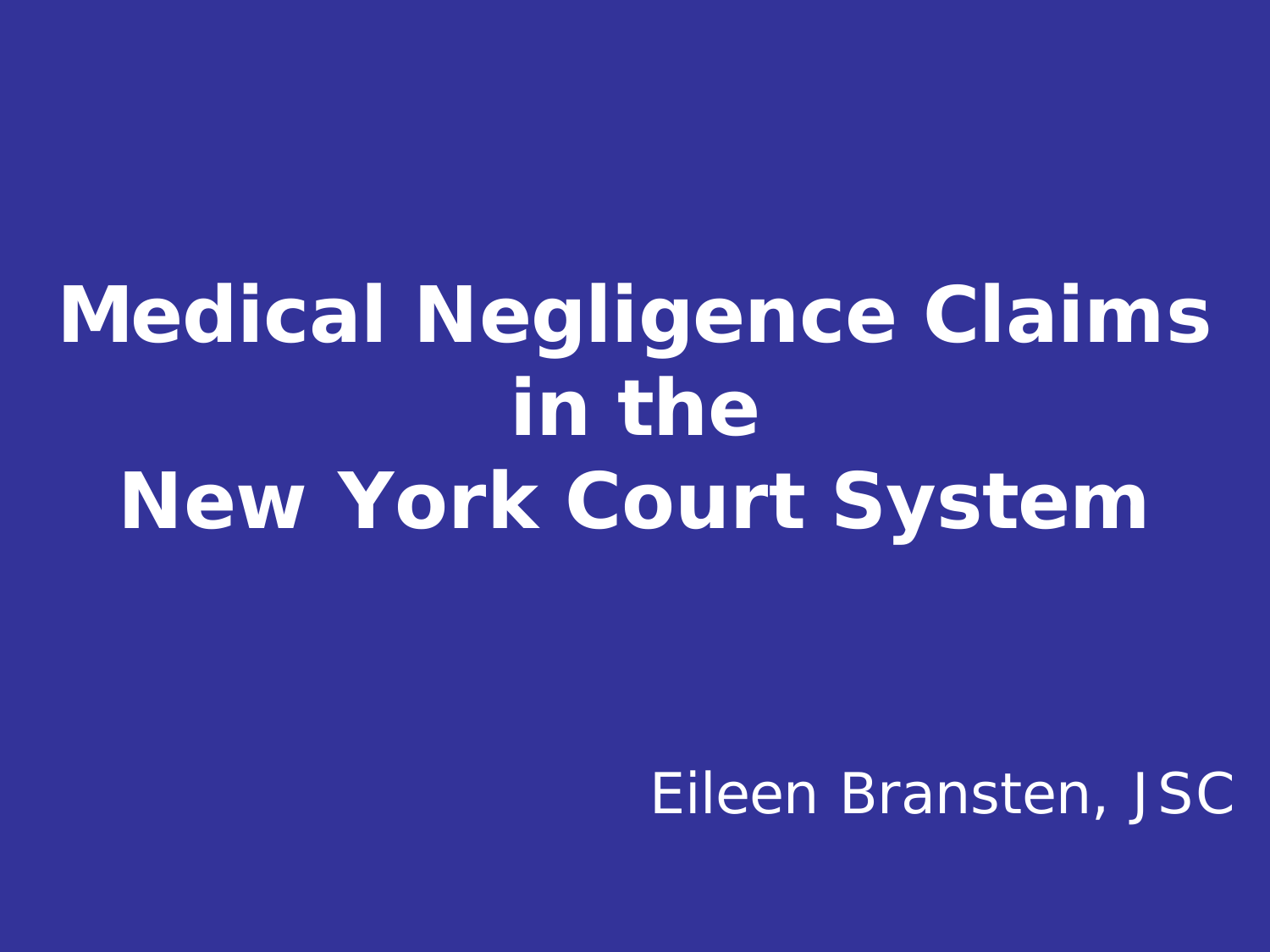## **The Discovery Process**

- Bills of Particulars
- Medical Record Disclosure
- **Party Depositions**
- Expert Witness Disclosure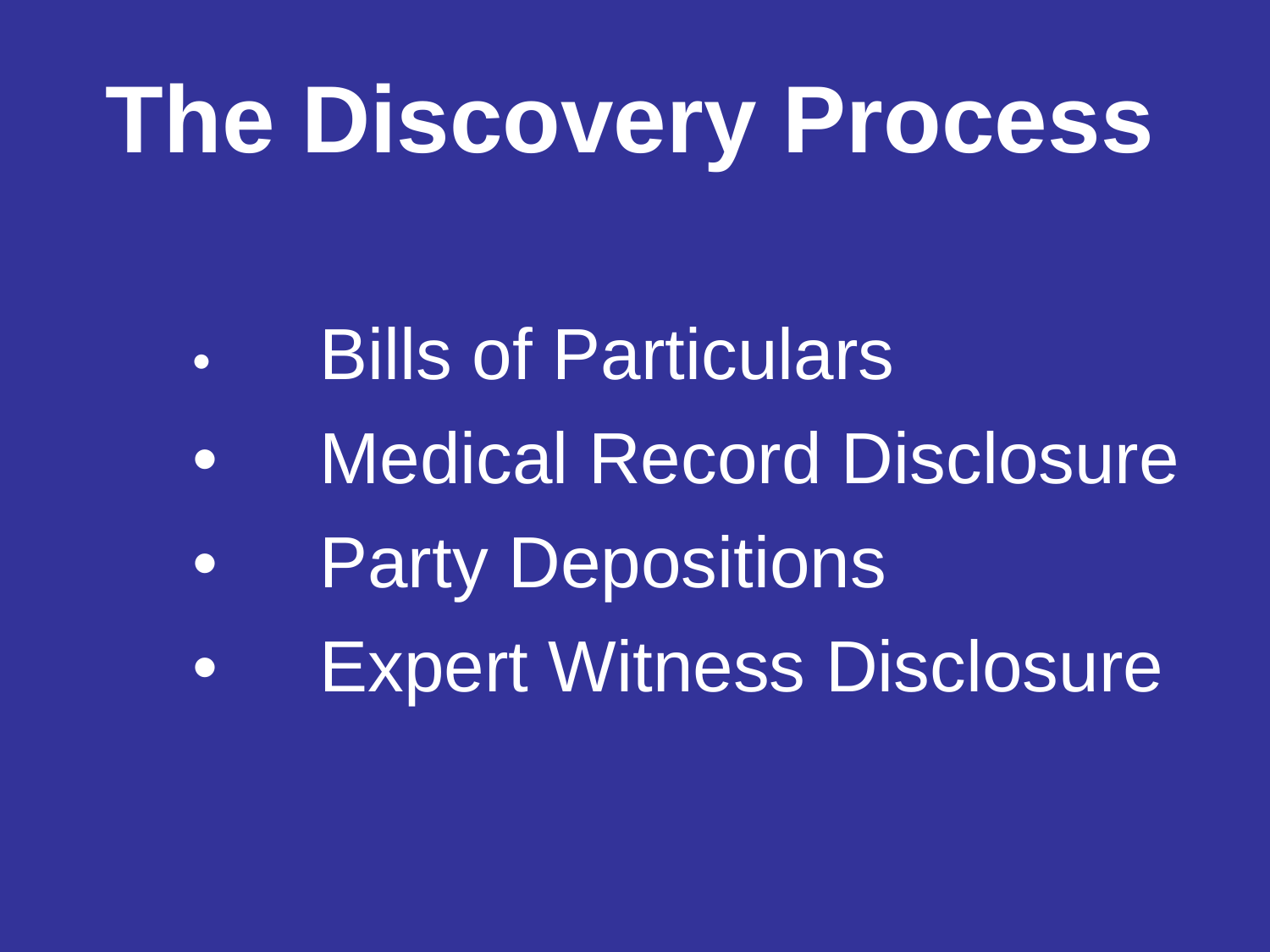#### **CPLR 3212: Summary Judgment**

- Defendant may seek dismissal of non-meritorious claims
- Plaintiffs required to lay bare their proof
- Both sides submit Expert Affidavits
- Interlocutory Appeal Consequences: Case Dismissal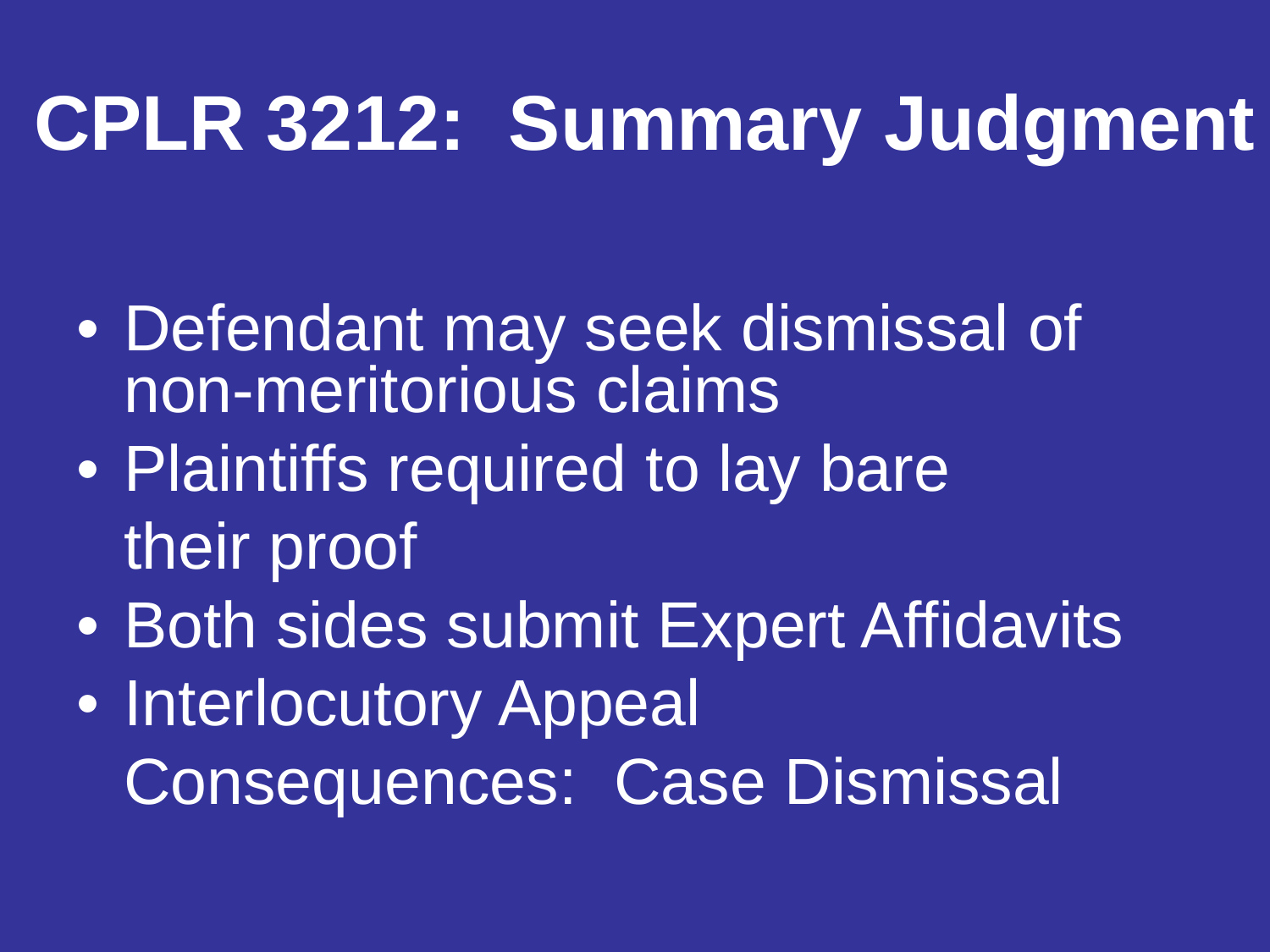## **CPLR 4401:**

• Requires dismissal if plaintiffs, through their medical experts, have not made out a prima facie case of medical malpractice.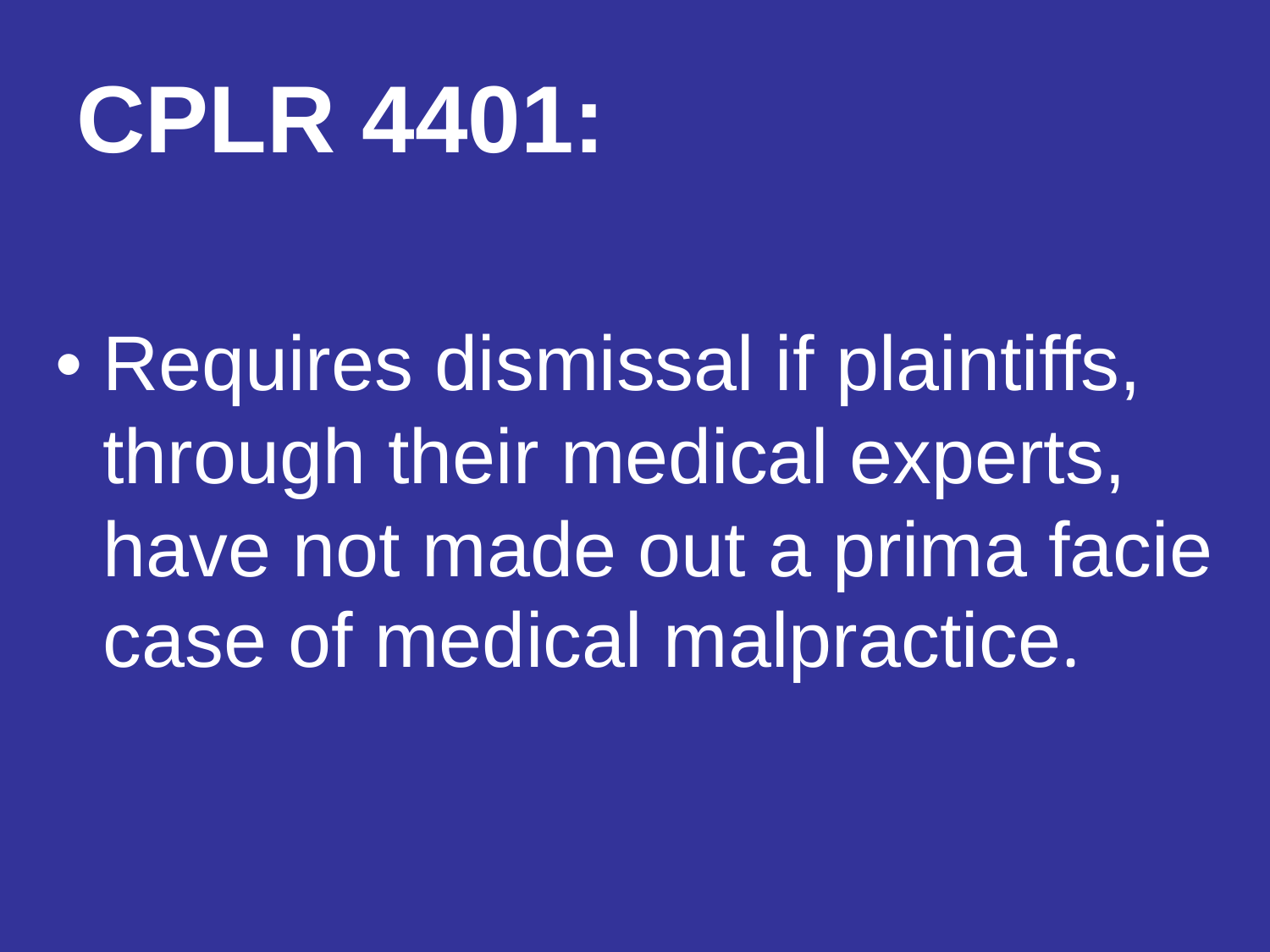## **CPLR 4404: Judicial review of verdicts**

- Against weight of credible evidence
- Legally insufficient evidence
- Fair trial
- Excessiveness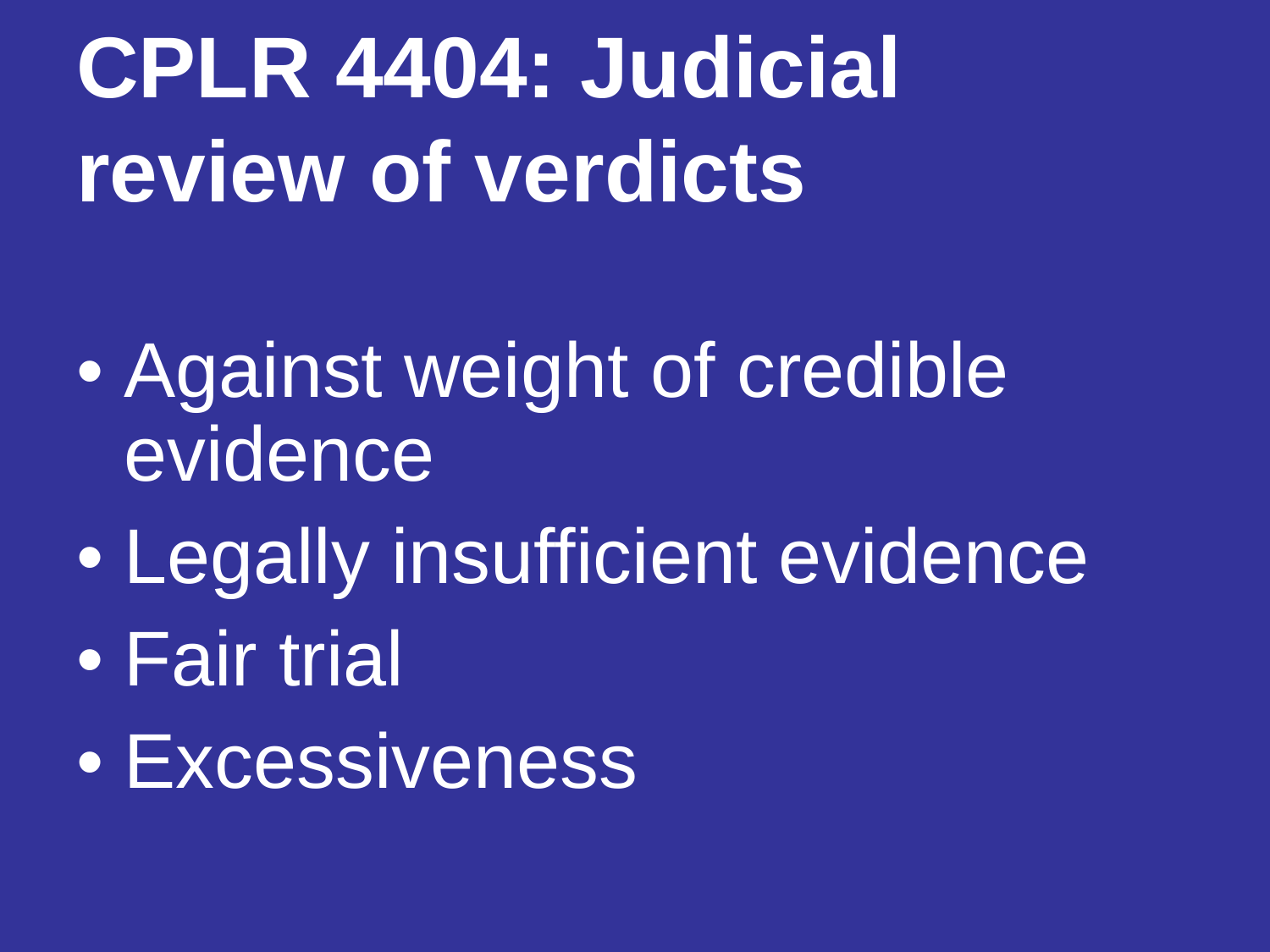## **CPLR 5501: Appeal**

• Liability • Fairness **• Excessiveness**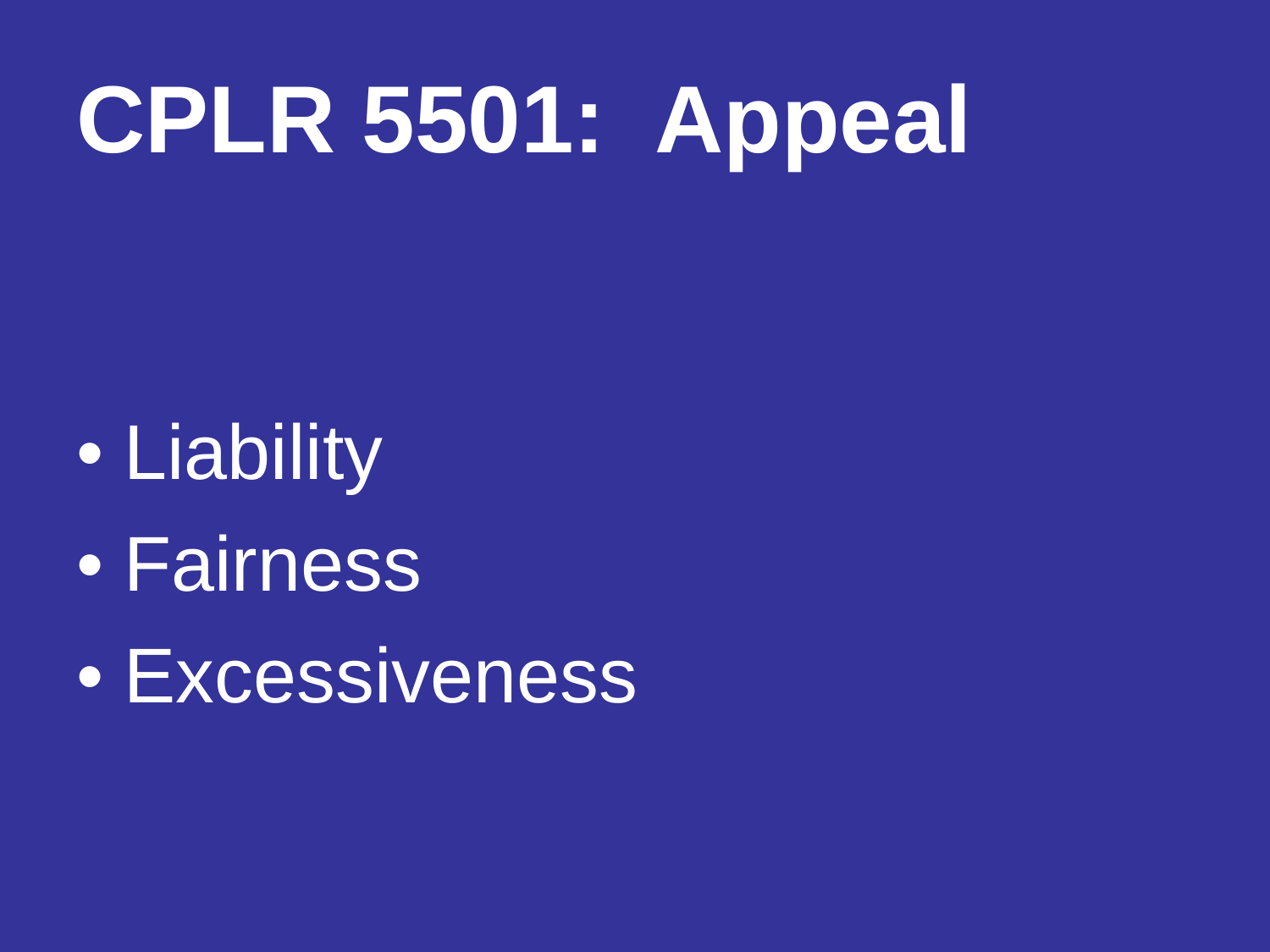# **CPLR 5501(c):**

- Review of Damages Awards
- A Damage award maybe set aside if it "Deviates materially from what would be reasonable compensation."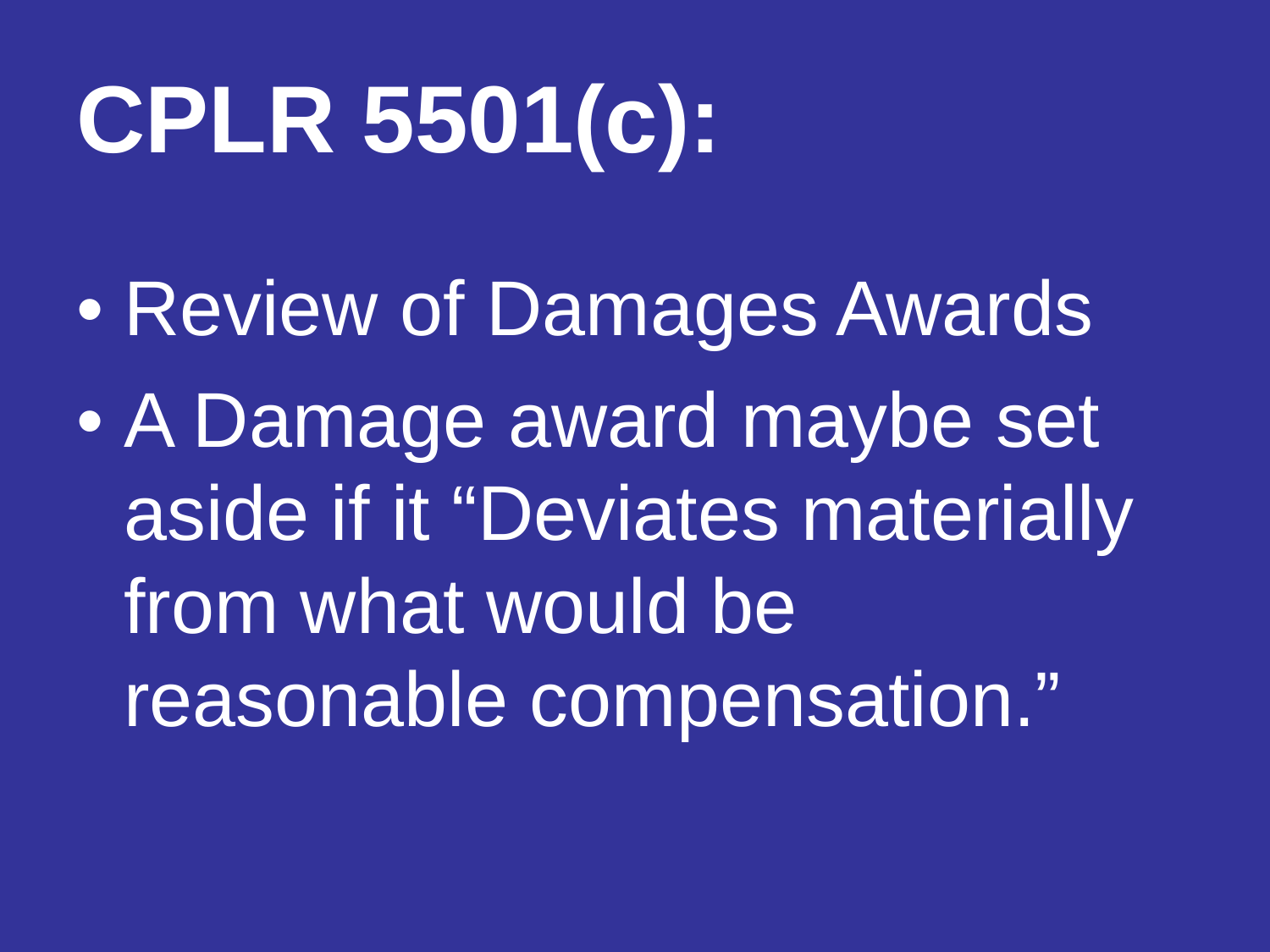## **Ross v. Mandeville**

• Baby's face slashed during Cesarean section Permanent two inch scar

 Verdict: \$550,000.00 Reduced to: \$125,000.00

45 AD 3d 755 (2 Dept 2007)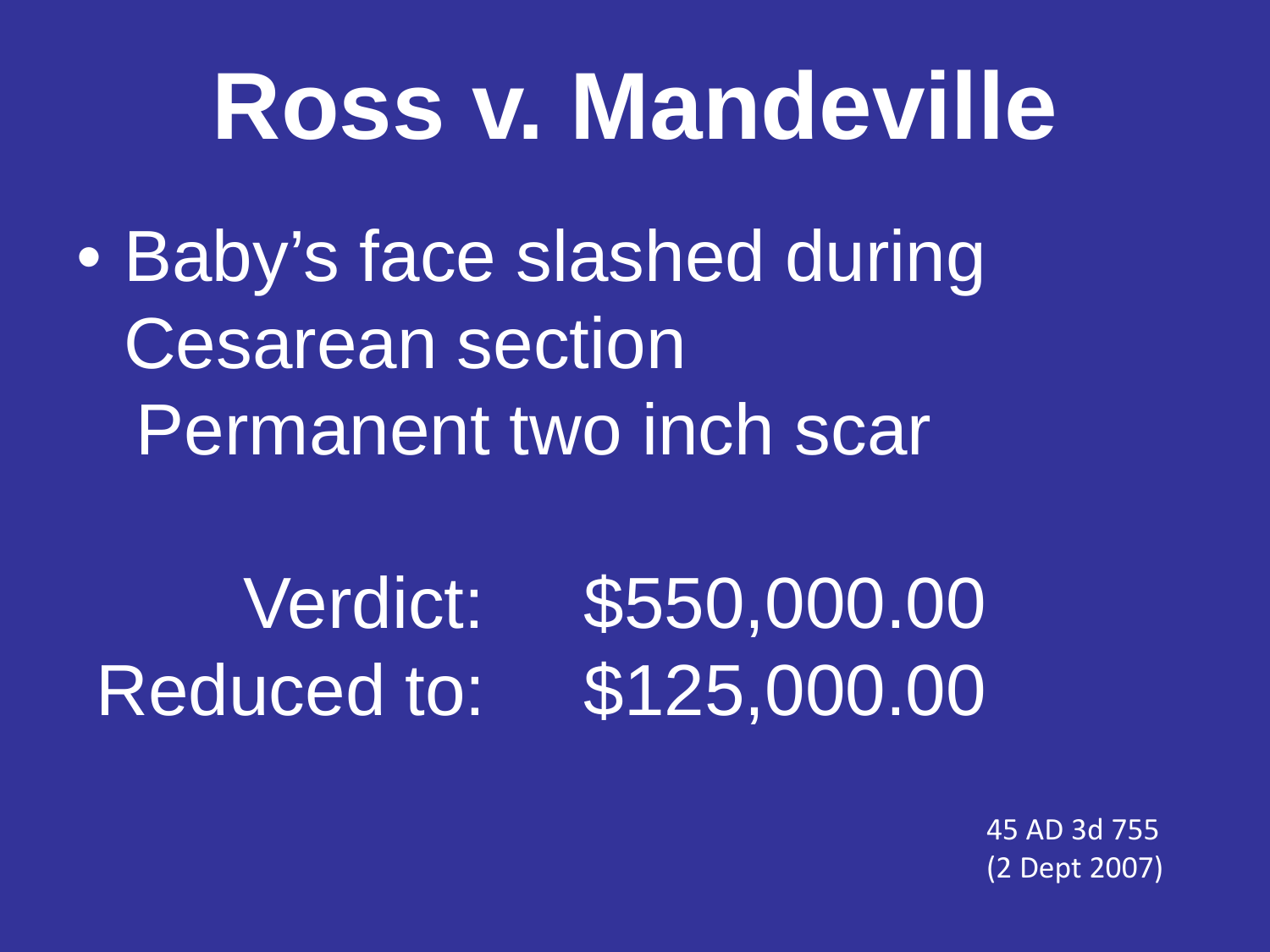66 AD 3d 615 (2 Dept 2009)

### Verdict: \$800,000.00 Reduced to: \$550,000.00

• Erb's Palsy Case

**Abdelkader v. Shahine**

Permanent Scapular Winging Biceps Injury